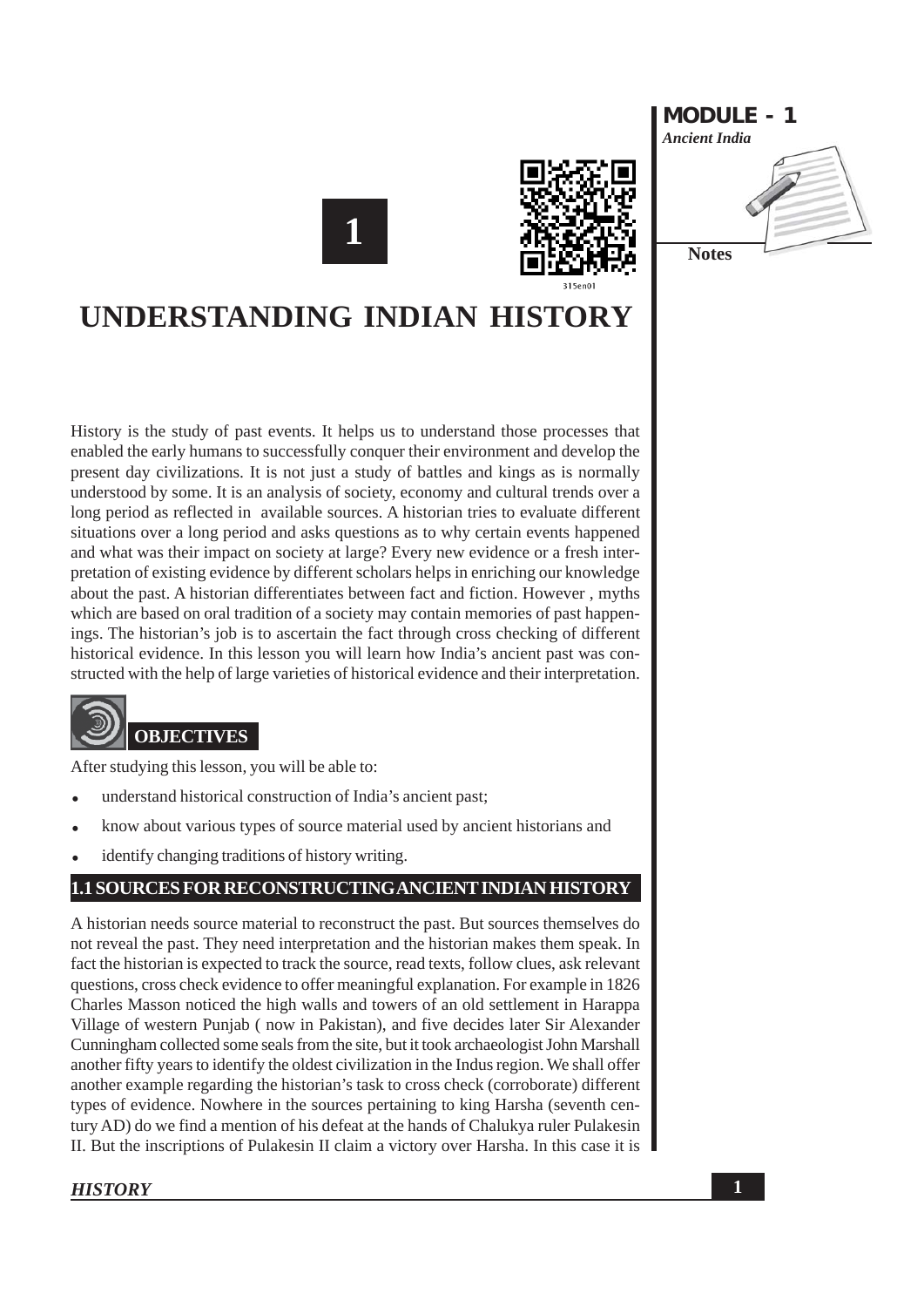

obvious that Harsha's biographer Bana Bhatt who wrote Harshacharita deliberately did not mention the defeat of his patron.

The literal meaning of the itihasa is 'thus it was' and it is translated as 'history'. There was a time when only written records were acknowledged as authentic source of history. Written material could be verified, cited and cross-checked. Oral evidence i.e. myths and folk songs was never considered a valid source. Earlier historians used myth, fiction and oral traditions in a limited way on account of their lack of authenticity and verifiability. But today these unconventional sources are being used innovatively. Traditions and cultural traits should be studied in the light of other historical facts.

For example the *Mahabharata* is a story of conflict between two sets of warring cousins. One in not sure whether there was a real war as narrated in the epic. Some historians believe that the war did happen while others wait for corroborative evidence for the event. The original story was probably composed by bards known as sutas who generally accompanied Kshatriya warriors to the battlefield and recited poems in praise of victories and other achievements of their heroes. These compositions were circulated orally and preserved as part of human memory.

#### **LITERARY SOURCES 1.2 RELIGIOUS LITERATURE**

Most ancient Indian texts contain religious themes and these are known as Vedas. They are assigned to c. 1500–500 B.C. The Vedas are four in number. The Rig Veda mainly consists of prayers. The other three, Sama, Yajur and Atharva-contain prayers, rituals, magic and mythological stories. The Upanishads contain philosophical discussion on atma and pramatma. They are also referred to as Vedanta.

The two epics, Ramayana and Mahabharata, seem to have been finally compiled by c.A.D. 400. Of the two, the Mahabharata is attributed to sage Vyasa. It originally consisted of 8800 verses and was called *Jaya gita* or a song dealing with victory. These later got expanded to 24,000 verses and came to be known as Bharata because it contained the stories of the descendents of one of the earliest Vedic tribes called Bharata. A further expanded version of 1,00,000 verses was named Mahabharata. Similarly the Ramayana of Valmiki originally consisted of 6000 verses than 12,000 verses and was finally expanded to 24,000 verses.

In the post-Vedic period (i.e. after BC600) we have recorded a large number of ritual literature on moral values called Sutras. Grand public sacrifices to be performed by rulers are recorded in *Shrautasutra* while domestic rituals connected with birth, naming, sacred thread ceremony, marriage, funerals etc. are prescribed in Grihvasutras. This literature was compiled between c. 600–300 B.C.

The religious books of the Jainas and Buddhists refer to historical persons and incidents connected with their respective religions. The earliest Buddhist texts were written in Pali. They are called Tripitakas (three baskets) viz. Suttapittaka, Vinayapitaka and Abhidhammapitaka. Of the most important non religious Buddhist literature are the Jatakas. They contain the stories of the previous birth of the Buddha. It was believed that before he was actually born as Gautama, the Buddha passed through over 550 births. Each birth story is called a Jataka. These stories throw invaluable light on the social and economic conditions of the period between the fifth and second centuries BC The Jaina texts were written in Prakrit and were eventually compiled in sixth century AD at Vallabhi in Gujarat. They are called *Angas* and contain the philosophical concepts of the Jainas.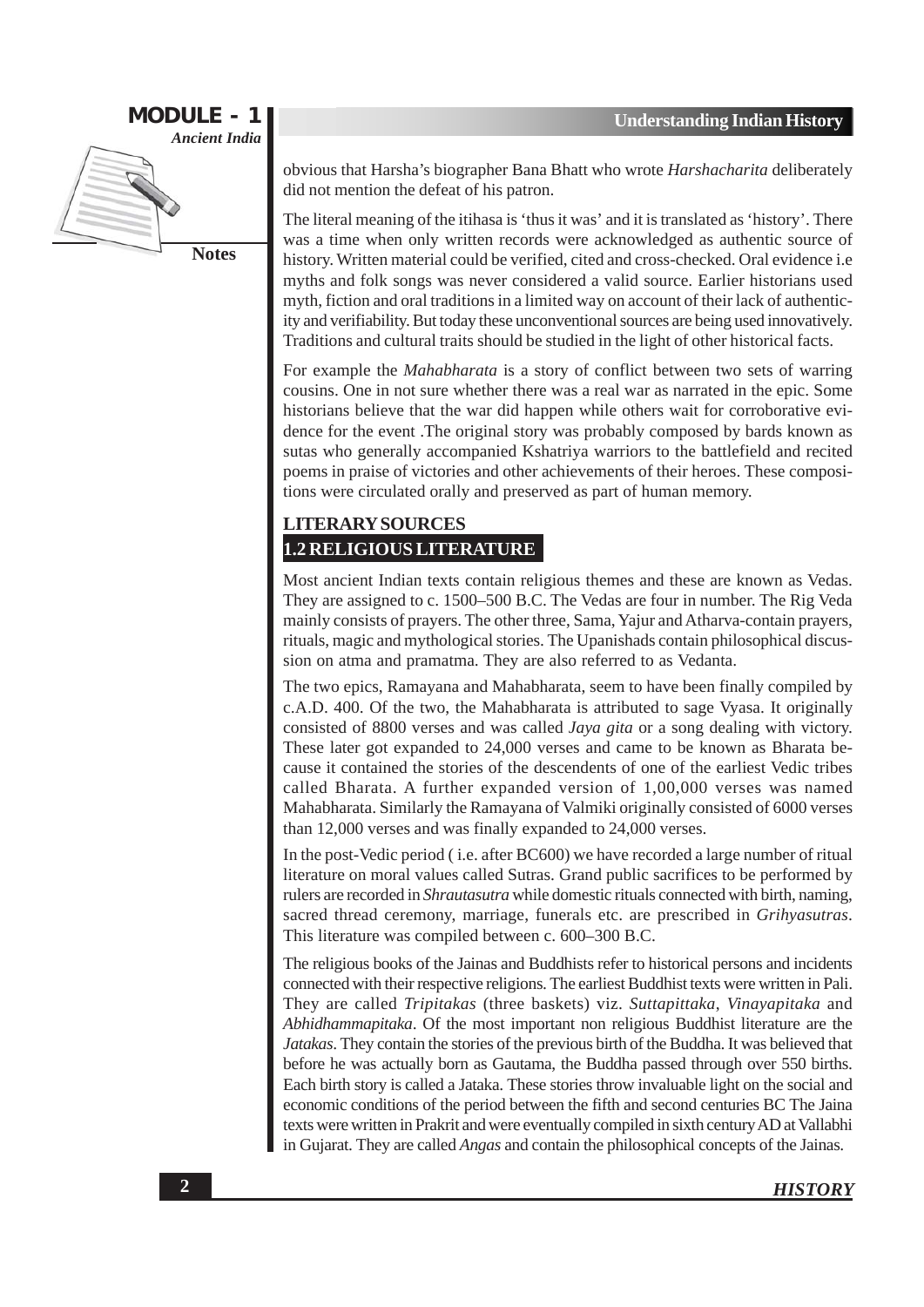#### **1.3 SECULAR LITERATURE**

This category of literature does not have religion as its theme. To this class belongs the *Dharmashastras* or the law-books which prescribe the duties for different social groups. They set out punishments for persons guilty of theft, murder, adultery, etc. The earliest law books is *Manu Smriti*. It was the first book translated by the British and formed the basis of Hindu code of law. Arthasastra of Kautilya provides rich material for the study of Indian economy and polity of the Mauryan period. Works on grammar are also sometimes useful for historical reconstruction. The earliest and the most important work on grammar is the *Ashtadhyayi* written by Panini, which is dated by scholars to around 700 B.C.

The works of Kalidasa who lived during the Gupta period comprise poems and dramas. The famous among them are *Abhijananashakuntalam. Ritusamhara* and Meghadutam. Besides being great creative compositions, they provide us with glimpses of the social and cultural life of the Guptas. For the history of Kashmir we have an important book called Rajataranagini written by Kalhana( 12<sup>th</sup> AD) Biographies or charitias are very important non-religious texts for writing history. They were written by court poets in praise of their patron rulers. As there is a tendency among them to exaggerate the achievements of the patrons they have to be studied with caution. One such important text is *Harshacharita*, written by Banabhatta in praise of Harshavardhana.

The earliest south Indian literature is called Sangam literature. It was written in Tamil and is secular in nature. It was produced by poets who joined together in assemblies (Sangam) patronized by chiefs and kings during the first four centuries of the Christian era. The literature consists of short and long poems in praise of various heroes, written probably to be recited in the courts. It also constitutes the epics called Silpadikaram and Manimekali. The Sangam literature is our major source for the study of south Indian society, economy and polity during BC300–AD300. The descriptions given in the Sangam literatures are confirmed by archaeological finds and accounts of foreign travellers.



- Give the names of four Vedas?  $\mathbf{1}$ 
	- $(i)$  $(iii)$

 $(iii)$   $(iv)$ 

 $\overline{2}$ . Which is the earliest text on Sanskrit Grammar?

What are Jatakas? 3.

What is the language of the south Indian literature called Sangam Literature? 4.

#### What are the Upanishads? 5.

# **MODULE - 1 Ancient India Notes**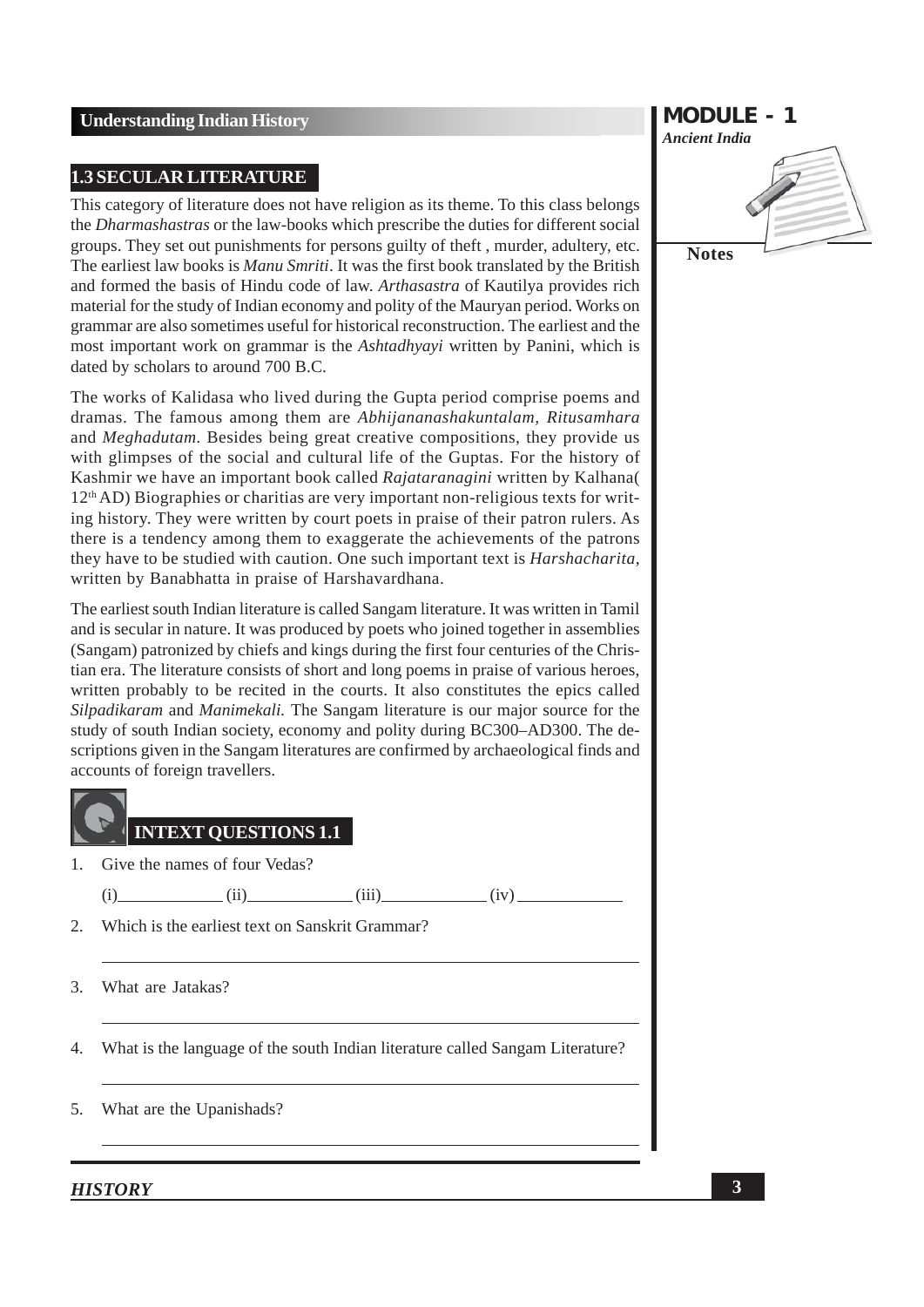

**Notes** 

#### 1.4 NON-LITERARY SOURCES

#### **INSCRIPTIONS**

Inscriptions are permanent writings engraved on hard surface such as stone, metal or terracotta. Study of inscriptions is called epigraphy. The earliest inscriptions were written on stone. They usually record the achievements, activities and ideas of those who got them inscribed. So we get inscriptions which glorify the exploits of kings or mention donations made by men and women for religious purposes. Those inscriptions which are composed by poets in praise of kings and patrons are known as *prashastis*. Some inscriptions carry dates. Others are dated on the basis of palaeography or style of writing. with a fair amount of precision. The earliest inscriptions were in Prakrit, a name for a language used by ordinary people. In later times, Tamil and Sanskrit were also used to write inscriptions.

The Mauryan king Ashoka was the first person to issue inscriptions. Most of his inscriptions are in Prakrit language written in the Brahmi script though, some in the northwest, were written in Kharosthi. The Aramaic and Greek scripts were used for inscriptions in Afghanistan so that the local people could understand their subject matter. The Brahmi script was first deciphered in 1837 by James Princep who was a civil servant during the British rule. Brahmi was written from left to right like Hindi while Kharosthi from right to left. Ashokan inscriptions help us greatly in understanding his religious and administrative policies. From the first century B.C. the kings started granting land to religious people. The Satavahans kings of the Deccan were the first ones to do so. These inscriptions record the concessions granted to the donee (the receiver of grant). Such inscriptions help us in finding out the religious and economic activities of the period. Some of these inscriptions are written on stone but most on copper plates. The copper plate charters were probably given as a record of the transaction to those who received the land and were granted concessions.

However, there are some limitations of inscriptional evidence. For example sometimes, letters are very faintly engraved, and thus reconstructions are uncertain. Also, inscriptions may be damaged or letters missing. Besides, it is not always easy to be sure about the exact meaning of the words used in inscriptions, some of which may be specific to a particular place or time.

# **INTEXT QUESTIONS 1.2**

- What is the study of inscriptions called?  $\mathbf{1}$
- 2. What are *parashatis*?
- 3. Define palaeography?
- In which script are most of the inscriptions of Ashoka written?  $\overline{4}$ .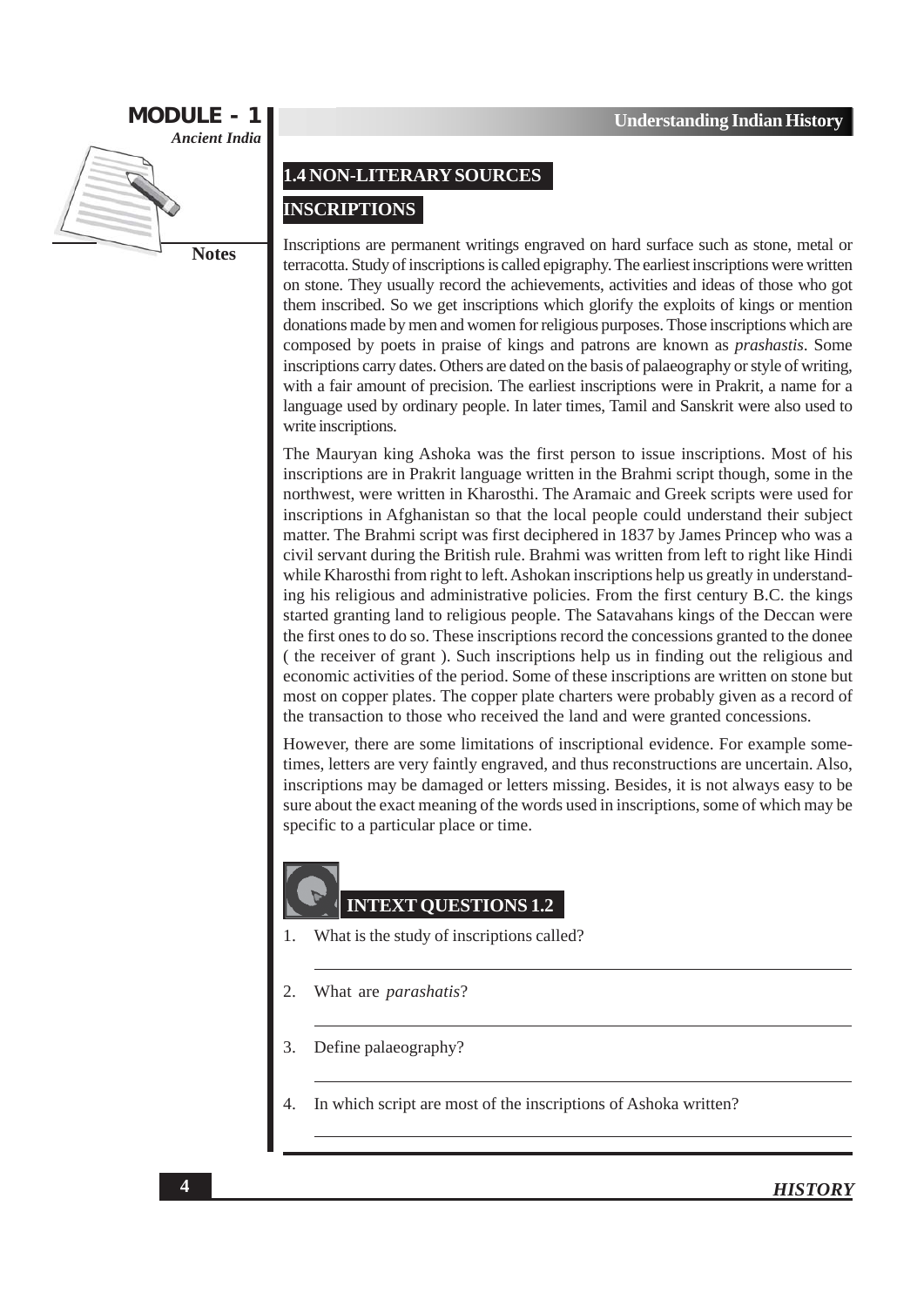#### 1.5 COINS

The study of coins is known as numismatics. It not only includes visual elements such as script and images on the coins but also metallurgical analysis. Ancient coins were mostly minted in metals such as copper, silver, gold and lead. The earliest coins found in India contained certain symbols and were called punch-marked coins. They were made of silver and copper (c. sixth century BC onwards). The first coins to bear the names and images of rulers were issued by the Indo-Greeks, who established control over the northwestern part of the subcontinent (c. second century BC). The first gold coins were issued by the Kushanas in c. first century AD. Some of the most spectacular gold coins were issued by the Gupta rulers. Their earliest issues are remarkable for their purity of gold content.

Coins provide useful information regarding economic history as they were used as a medium of exchange. Some coins were issued by guilds or associations of the merchants and craftsmen with the permission of the rulers. This shows the influence of craft and commerce. Coins also portray kings and gods, and contain religious symbols, all to which throw light on the art and religion of the time.

## **INTEXT OUESTON 1.3**

- What is the study of the coins known as?  $\mathbf{1}$
- Name the metals used to make punch-marked coins? 2.
- Which dynasty issued the first gold coins in India? 3.

#### 1.6 ARCHAEOLOGY

The material remains of the past can be studied with the help of archaeology. Archaeology is a science that enables us to systematically dig the successive layers of old mounds and to form an idea of the material life of the people of the past on the basis of remains found there. Archaeology is very important to study prehistory i.e. the period before the invention of writing. History is basically based on written material. Although writing was known in India by 2500 BC in the Indus culture, its script has not so far been deciphered. Thus, though the Harappans knew how to write but the historians have not been able to read it. Their culture is placed in the period called proto-historic phase. The first script to be deciphered was Brahmi which was used in the Ashokan inscriptions and it belongs to the third century BC.

Excavations have brought to light the tools of early humans in India going as back as seven lakh years. The excavated sites belonging to the Harappan period show the layout of the settlements and the form of the houses in which people lived, the type of pottery, tools and implements they used and the kind of cereals they consumed. In south India some people were buried along with their tools, weapons, pottery and other belongings under big and heavy stones. These graves are known as megaliths. By digging them we learn about the life of people who lived in the Deccan and south India before the third century BC.

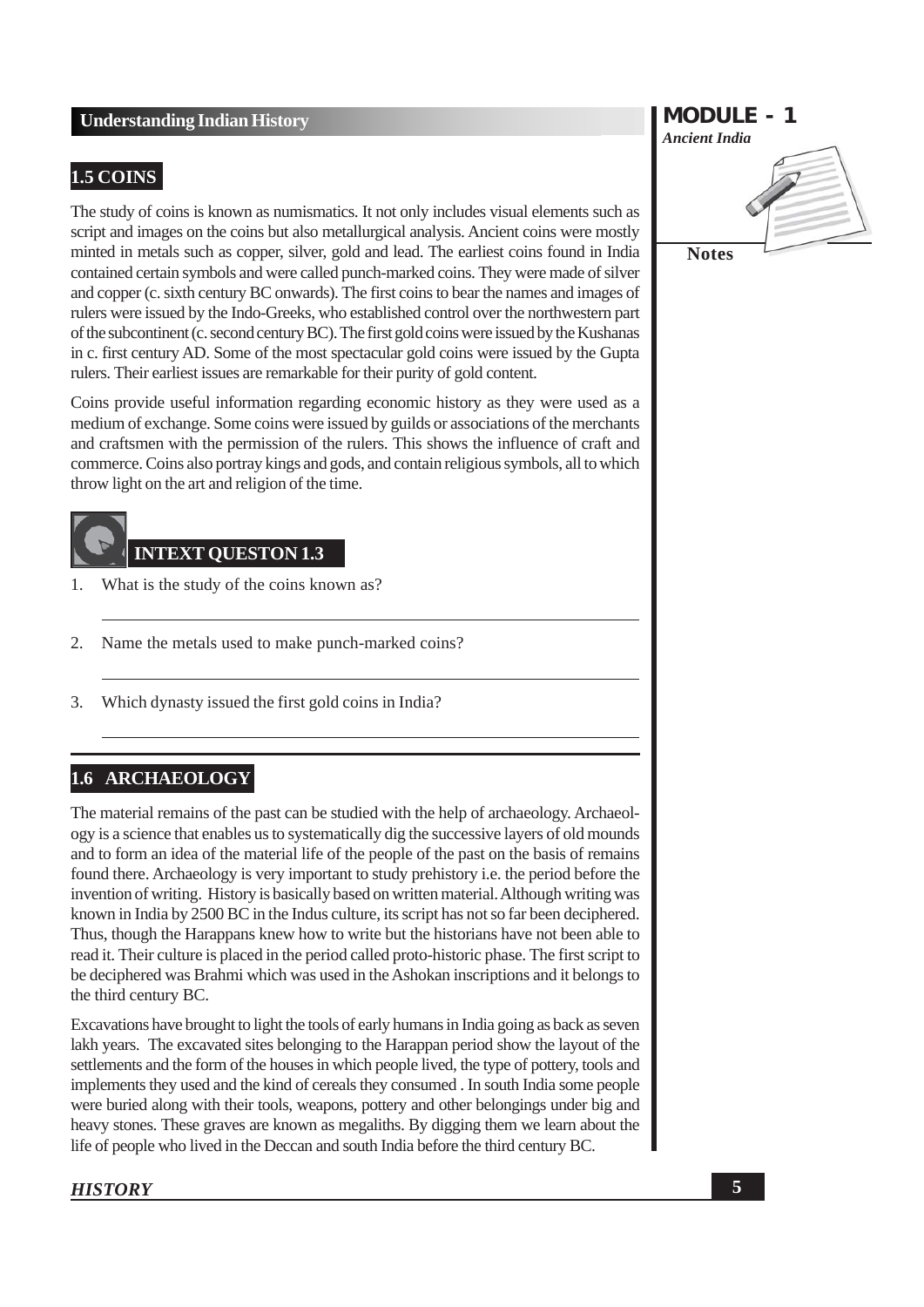

**Notes** 

The dates of remains found in excavations are fixed by various methods. The most important of them is the Radiocarbon or Carbon 14 (C14) dating method. Carbon 14 is a radioactive carbon present in all living objects. It decays, like all radioactive substances, at a uniform rate when the object is dead. By measuring the loss of C14 content in an ancient object (wood or bone) its age can be determined.

The history of climate and vegetation is known through an examination of plant residues, and especially through pollen analysis. On this basis it is suggested that agriculture was practised in Kashmir and Rajasthan around 7000–6000 BC. The nature and components of metal artefacts can also be analysed scientifically, and consequently the mines from which metals were obtained are located and stages in the development of metal technology identified. The geological studies provide an idea of the history of soil, rocks etc, where prehistoric man lived. Human history cannot be understood without an idea of the continuing interaction between soils, plants and animal, on one hand, and humans, on the other. Taken together with archaeological remains, geological and biological studies act as important sources for the reconstruction and development of human history.

#### **INTEXT QUESTIONS 1.4**

- Define Archaeology?  $\mathbf{1}$
- $\overline{2}$ . What is the use of C14 dating?

#### **1.7 ACCOUNT OF FOREIGN TRAVELLERS**

Indigenous literature can be supplemented by foreign accounts. To India came Greek, Roman and Chinese visitors, either as ambassadors or travellers or to seek religious knowledge from time to time. They have left behind an account of the things they saw. To the court of Chandragupta Maurya came a Greek Ambassador called Megasthenes who wrote *Indika*. Its original text is lost but parts of it have been preserved in fragments quoted by subsequent Greek writers. When read together, these fragments, furnish valuable information not only about the administration but also social classes and economic activities of the Mauryan period.

Greek and Roman accounts of the first and second centuries mention many Indian ports and commodities of trade between India and the Roman Empire. The Periplus of the *Erythrean Sea* and Ptolemy's *Geography*, both written in Greek, provide valuable data in this regard.

Of the Chinese travelers, mention may be made of Fa-hsien and Hsuan Tsang. Both of them were Buddhist and came to this country mainly to visit the Buddhist shrines and to study Buddhism. Fa-hsien who came to India in the fifth country AD describes the conditions in India in the age of Guptas whereas Hsuan Tsang presents a similar account of India in the seventh century during the time of king Harshavardhan. Hsuan Tsang also describes in detail the glory of Nalanda University (Bihar) during his times.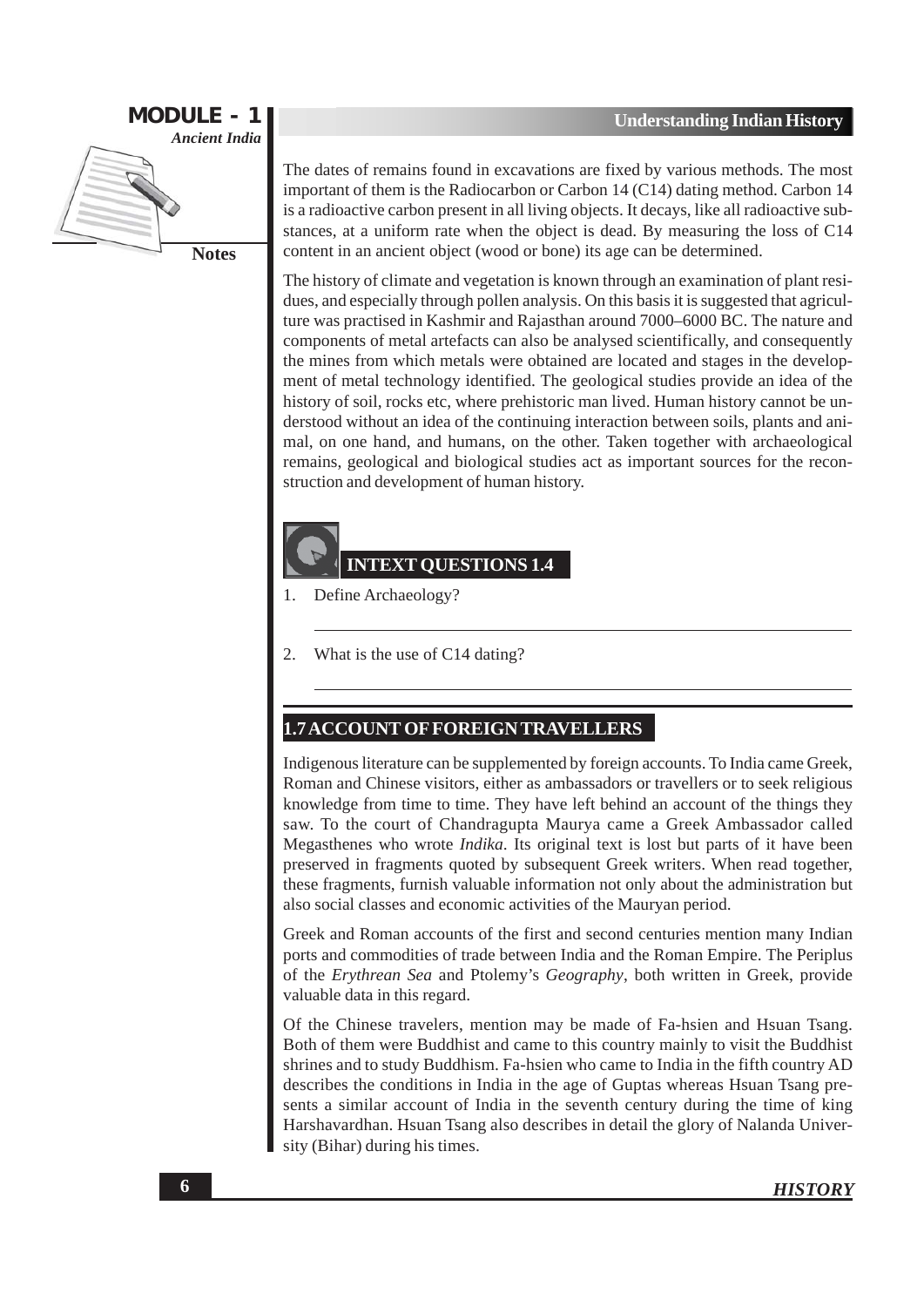

- Who wrote the *Indika*?  $\mathbf{1}$
- 2. Name the Chinese travelers who came to India?
- Which Chinese traveller refers to the glory of Nalanda University? 3.

#### 1.8 CHANGING NOTIONS OF HISTORY

It was suggested, particularly by western scholars that ancient Indians had no sense of writing history, But it is not true. Actually, Indian's sense of writing history was different from that of the Westerners. The people from the West recorded events in chronological order while the ancient Indians wrote in a different manner. It can be seen in the texts called the *Puranas* where four different ages called Krita, Treita, Dvapara and Kali are mentioned. And in each age we get detailed lists of the rulers and dynasties. Besides, a large number of inscriptions have been discovered. These give genealogies of kings of various dynasties and also refer to their achievements. It shows that Indians had the basic knowledge of time (period) and space where events were taking place.

Modern research in ancient India history began in 1765 when East India Company took control of Bengal and Bihar. In order to administer the Hindu law, Manu Smriti the ancient Indian text on law was translated into English in 1776. These initial efforts of the British to understand ancient laws and customs culminated in the establishment of Asiatic Society of Bengal in 1784. Under its aegis and that of several other such societies Hindu religious and classical texts were translated into English. The greatest impetus to Indological studies was given by Max Mueller, a German born scholar. Soon the British realized that they needed an intense knowledge of Indian scriptures and social systems to rule them better. Even the Christian missionaries felt the need to know more about Indian laws and customs in order to convert them and help the British strengthen their rule. While translating the texts, western scholars wrote about Indian unwillingness to change and they being accustomed to despotic rule.

In 1904, Vincent A Smith wrote Early History of India. It was the first systematic history of ancient India. In this book his approach to history was pro British and he tried to justify the British rule in India. It served as good propaganda material for the perpetuation of despotic British rule.

The Indian scholars, especially those who had received Western education, were upset about the way the British were presenting India history to their advantage. uided by the Nationalist ideas some of them took upon themselves the task of rewriting history to show to the world the true glory of Indian culture. Two notable nationalist historians were R.G. Bhandarker (1837–1925) and V.K. Rajwade (1869–1926) who reconstructed social and political history with the help of various sources. While doing so they also attacked some of the social evils like child marriage and caste

**MODULE - 1 Ancient India Notes**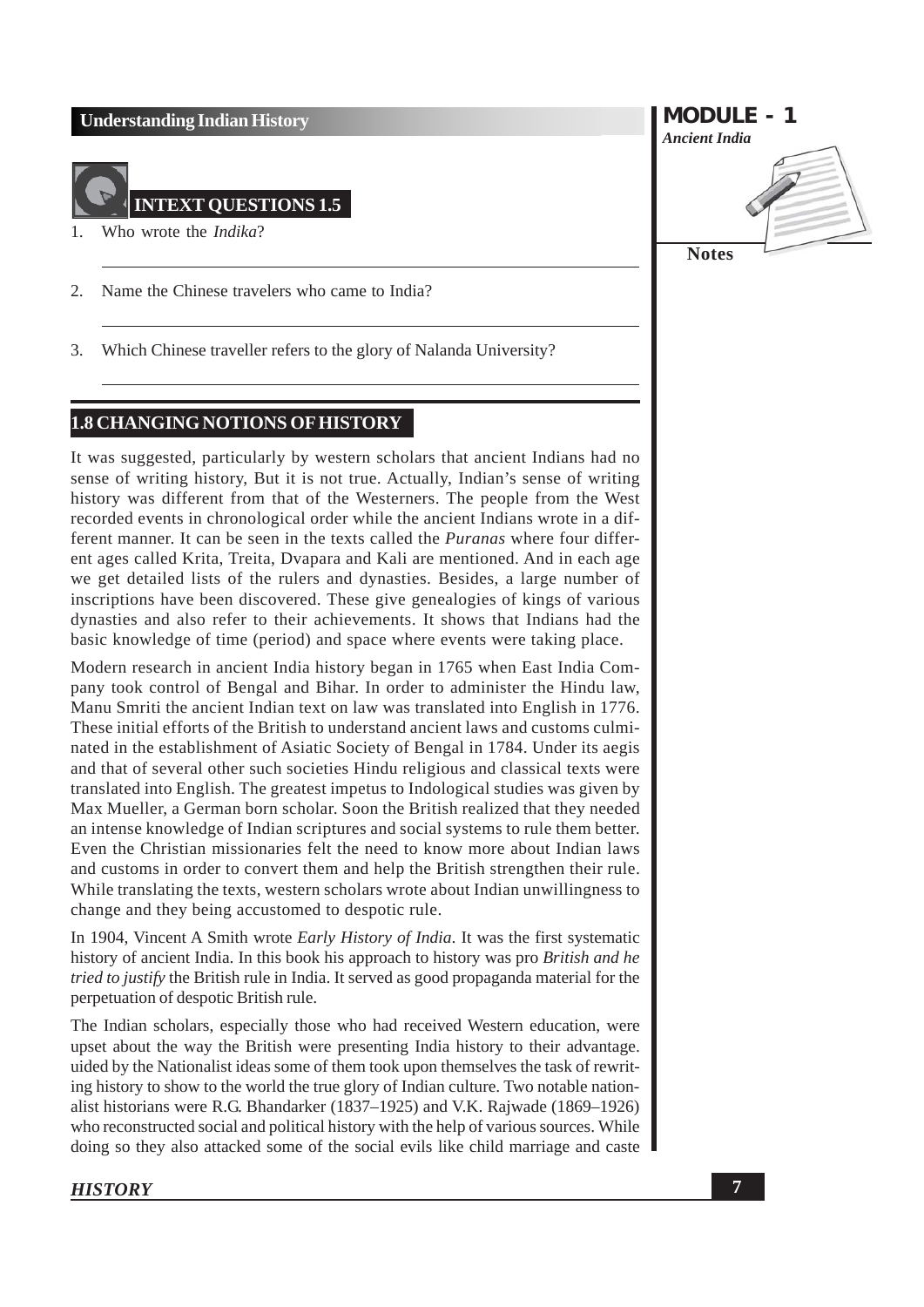

system and promoted widow remarriage. The contribution of P.V. Kane (1880–1972) is remarkable. He wrote a monumental work entitled *History of Dharmasastra*. It highlights the chief elements of ancient Indian society.

These Indian scholars carefully studied ancient Indian texts on polity to demonstrate that ancient Indians had a keen sense of administration. D.R Bhandarkar (1875–1950), an epigraphist, published books on ancient Indian political institutions. H.C. Raychaudhuri (1892–1957) reconstructed the history of ancient India and while doing so criticized V.A. Smith at many points. A stronger element appears in the writings of R.C. Majumdar (1888–1980) who edited a multi-volume History and Culture of Indian People. Until 1960, Indian scholars inspired by the idea of nationalism glorified the histories of their respective regions and of India as such. The merit of exploding the myth of despotism goes to K.P. Jayaswal  $(1881-1937)$ . He wrote about the existence of Indian republics and self-government in ancient India.

After independence, a new trend in history writing took over. There was a shift towards the writing of non-political history with greater emphasis on society and economy. The Wonder that was India was one such pioneering work written by A.L. Basham (1914–1986). A further shift is evident in D.D. Kosambi's (1907 – 1966) book An Introduction to the Study of Indian History. His treatment follows a socioeconomic aspect of ancient Indian history. After him a large number of historians followed the trend and focused on social, economic and cultural history. Their main stress was on means of production and the social and economic relationship among different groups of people.

#### **INTEXT OUESTIONS 1.6**

Describe the trend that developed in history writing after independence.

#### **1.9 THEMES IN INDIAN HISTORY**

For an overall knowledge of the past, students are to be made aware of various aspects of society, called THEMES. These themes enable us to learn about developments in different spheres – social, economic, religious, political and cultural. The developments in these spheres are so much interlinked that they often break the boundaries between them, for example when the pastoral society of the early Vedic Age got transformed into settled agricultural society in the later Vedic Age, the political system changed as a consequence. The king who was earlier known as Gopati (lord of cattle) in pastoral society became Bhupati (lord of land) with the development of agricultural economy. And with that the wars began to be fought for acquiring more land instead of cows. The kings gradually became powerful and kingship hereditary. So, we notice that changes in different spheres are related to each other an they often influence major developments. In this course material you will learn about the development in the fields of art, architecture, caste system, science and economy, technology and also about the rise and growth of various religious sects and rituals